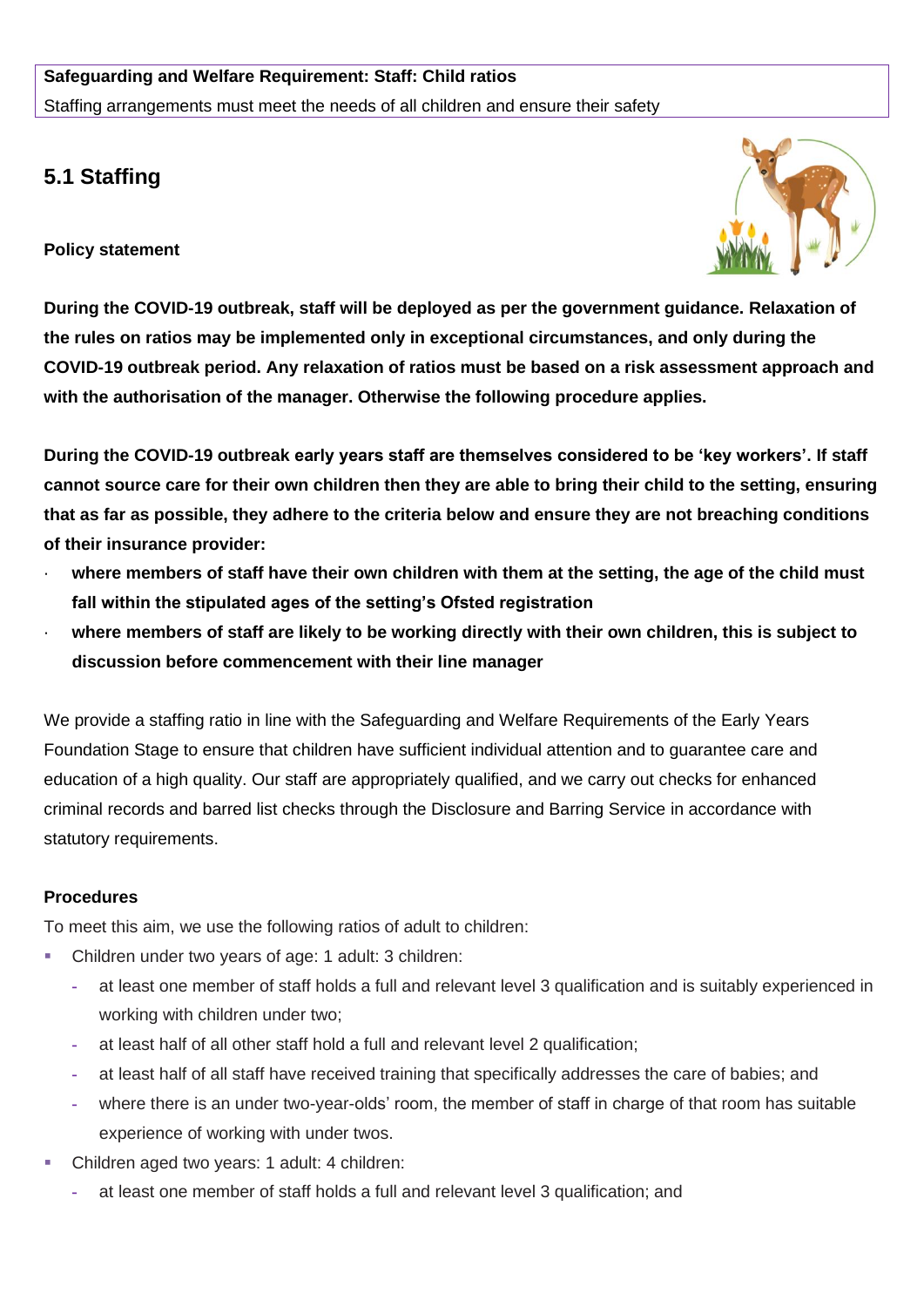- **-** at least half of all other staff hold a full and relevant level 2 qualification.
- Children aged three years and over: 1 adult: 8 children:
	- **-** at least one member of staff holds a full and relevant level 3 qualification; and
	- **-** at least half of all other staff hold a full and relevant level 2 qualification.
- We follow the Early Years Foundation Stage Safeguarding and Welfare Requirements where a Qualified Teacher, Early Years Professional or other suitable level 6 qualified person is working directly with children aged three and over between the hours of 8am and 4pm as follows:
	- **-** there is at least one member of staff for every 13 children; and
	- **-** at least one other member of staff holds a full and relevant level 3 qualification.
- The number of children for each key person takes into account the individual needs of the children and the capacity of the individual key person to manage their cohort.
- We only include those aged 17 years or older within our ratios. Where they are competent and responsible, we may include students on long-term placements and regular volunteers.
- A minimum of two staff/adults are on duty at any one time; one of whom is either our manager or senior.
- Our manager deploys our staff, students and volunteers to give adequate supervision of indoor and outdoor areas, ensuring that children are usually within sight and hearing of staff, and always within sight *or* hearing of staff always.
- All staff are deployed according to the needs of the setting and the children attending.
- Our staff, students and volunteers inform their colleagues if they must leave their area and tell colleagues where they are going.
- Our staff, students and volunteers focus their attention on children always and do not spend time in social conversation with colleagues while they are working with children.
- We assign each child a key person to help the child become familiar with the setting from the outset and to ensure that each child has a named member of staff with whom to form a relationship. The key person plans with parents for the child's well-being and development in the setting. The key person meets regularly with the family for discussion and consultation on their child's progress and offers support in guiding their development at home.
- We hold regular staff meetings to undertake curriculum planning and to discuss children's progress, their achievements and any difficulties that may arise from time to time.

| Little Gaddesden Preschool |  |
|----------------------------|--|
| 24/05/2020                 |  |
| 24/05/2021                 |  |
|                            |  |
| Jenny Ivory                |  |
| Proprietor                 |  |
|                            |  |

## **Other useful Pre-school Learning Alliance publications**